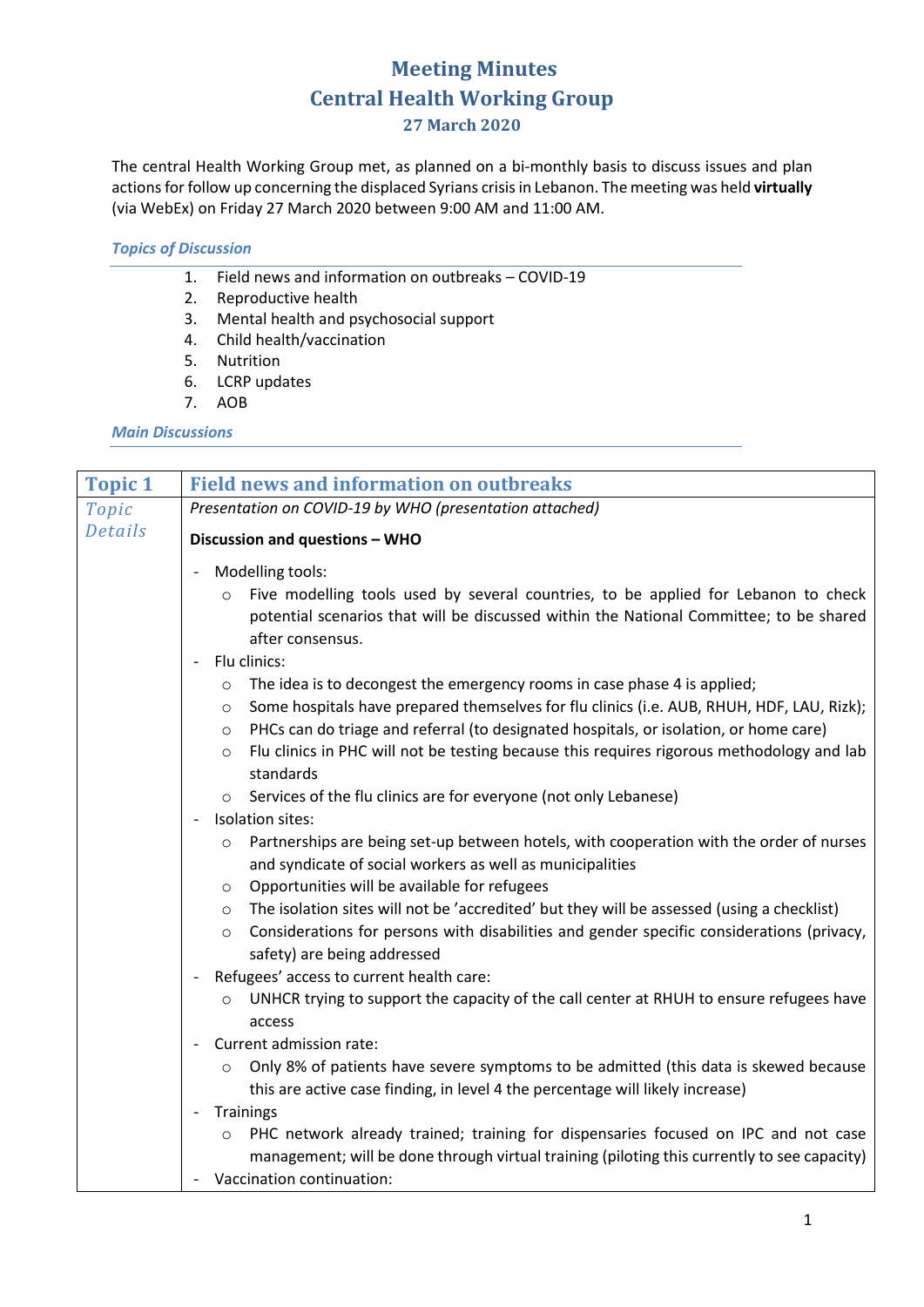|             | National committee on vaccination will be meeting to decide; vaccination campaign most<br>$\circ$       |                                                                                            |            |  |
|-------------|---------------------------------------------------------------------------------------------------------|--------------------------------------------------------------------------------------------|------------|--|
|             | probably be postponed; routine vaccination should continue; the flu clinics will allow                  |                                                                                            |            |  |
|             | continuation of these services                                                                          |                                                                                            |            |  |
|             |                                                                                                         | Plan B - Capacity of beds:                                                                 |            |  |
|             | $\circ$                                                                                                 | The total capacity of the public hospital is 1400 beds; the private sector could liberate  |            |  |
|             |                                                                                                         | 1000 beds;                                                                                 |            |  |
|             | WHO is calculating the need for approximately 2700 beds, and 700 ICU beds for the worst-<br>$\circ$     |                                                                                            |            |  |
|             | case scenario (utmost peak) in a COVID outbreak in Lebanon                                              |                                                                                            |            |  |
|             | $\circ$                                                                                                 | There is an on-going assessment for T-1 hospitals (class A; tertiary hospitals) done in    |            |  |
|             |                                                                                                         | collaboration with the syndicate of labs                                                   |            |  |
|             |                                                                                                         | Community spread:                                                                          |            |  |
|             | $\circ$                                                                                                 | As long as contact tracing can be done, will not be moving to level 4 (which is when index |            |  |
|             |                                                                                                         | trace case is lost)                                                                        |            |  |
|             | $\circ$                                                                                                 | Some private labs are doing rapid tests that are not approved by the committee; we know    |            |  |
|             |                                                                                                         | how much PCR tests taking place;                                                           |            |  |
|             |                                                                                                         | If we move to level 4, the priority will be given for the Lebanese:                        |            |  |
|             | $\circ$                                                                                                 | UNRWA has a plan for Palestinian refugees' access                                          |            |  |
|             | $\circ$                                                                                                 | UNHCR has a plan for Syrian refugees' access (Dr. Assad):                                  |            |  |
|             |                                                                                                         | Involvement of military hospitals:                                                         |            |  |
|             | $\circ$                                                                                                 | Is being discussed in the ministerial task force                                           |            |  |
|             | $\circ$                                                                                                 | Started with prisons to minimize the risk of introducing the virus (training of ISF staff; |            |  |
|             |                                                                                                         | decongestion of Roumieh; etc.)                                                             |            |  |
|             |                                                                                                         | MoSA's role in medical care:                                                               |            |  |
|             | $\circ$                                                                                                 | Already been trained on IPC (through the network)                                          |            |  |
|             | Strong in the social aspect, but needs to be improved in health care<br>$\circ$                         |                                                                                            |            |  |
|             | Coordination: MOSA, Municipalities, social workers, health authorities in the area, referral<br>$\circ$ |                                                                                            |            |  |
|             | Possibility of moving into level 4                                                                      |                                                                                            |            |  |
|             | The government will declare level 4 (not WHO)                                                           |                                                                                            |            |  |
|             | Considering telemedicine                                                                                |                                                                                            |            |  |
|             | This depends on internet capacity specially to upload CT scans, etc.<br>$\circ$                         |                                                                                            |            |  |
|             | Medical doctors are currently using WhatsApp as telemedicine<br>$\circ$                                 |                                                                                            |            |  |
|             | Maybe can used for triage<br>$\circ$                                                                    |                                                                                            |            |  |
|             |                                                                                                         |                                                                                            |            |  |
|             | <b>UNHCR</b>                                                                                            |                                                                                            |            |  |
|             | Increasing the capacity of the hotline to respond to 3-5 callers at the same time                       |                                                                                            |            |  |
|             | Working with partners about guidance on isolation in overcrowded settings such as                       |                                                                                            |            |  |
|             | settlements; still looking at the hotels model                                                          |                                                                                            |            |  |
|             | Assessing private hospitals that are willing to be part of the COVID-19 response (aiming at             |                                                                                            |            |  |
|             | adding 100 ICU beds)                                                                                    |                                                                                            |            |  |
|             | <b>UNICEF</b>                                                                                           |                                                                                            |            |  |
|             | Working on pathway for anyone to know where to go (flu clinic) and criteria for shelter                 |                                                                                            |            |  |
|             | Vaccines are available in stock (including the measles and polio)                                       |                                                                                            |            |  |
| Action      | Deadline:<br>Person responsible:                                                                        |                                                                                            |            |  |
| Items:      |                                                                                                         |                                                                                            |            |  |
| Conduct     |                                                                                                         |                                                                                            |            |  |
| session for |                                                                                                         | <b>WHO</b>                                                                                 | <b>TBD</b> |  |
| modelling   |                                                                                                         |                                                                                            |            |  |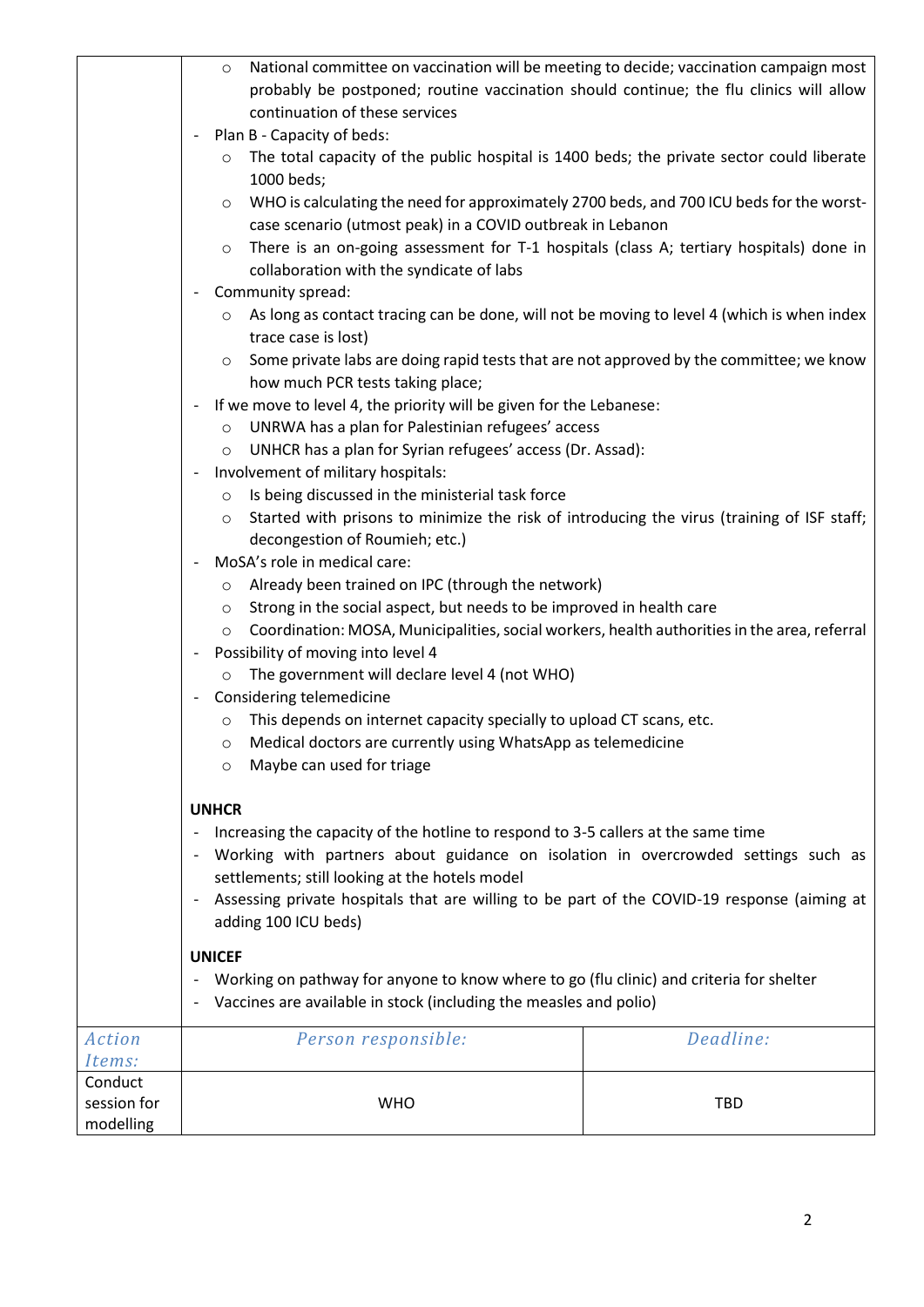| <b>Topic 2</b> | <b>Reproductive health</b>                                                                                                             |  |  |  |
|----------------|----------------------------------------------------------------------------------------------------------------------------------------|--|--|--|
| Topic          | <b>MOPH-PHC department</b>                                                                                                             |  |  |  |
| Details        | Coordinating with UNFPA on the annual workplan;<br>$\overline{\phantom{0}}$                                                            |  |  |  |
|                | Developed RH messages for COVID-19, and a new committee is working on pregnancy<br>surveillance.                                       |  |  |  |
| <b>UNFPA</b>   |                                                                                                                                        |  |  |  |
|                | Decrease in utilization of services in relation to the crisis and decreased mobility but partners<br>are following up                  |  |  |  |
|                | No shortage of drugs and commodities reported; provided for beneficiaries for 3 months<br>where possible                               |  |  |  |
|                | Outreach put on hold; following up by phone or social media<br>$\overline{\phantom{a}}$                                                |  |  |  |
|                | No COVID-19 cases so far amongst pregnant women<br>$\overline{\phantom{a}}$                                                            |  |  |  |
|                | Information material will be shared next week<br>$\overline{\phantom{a}}$                                                              |  |  |  |
|                | A hotline will be available to provide information on family planning, managed by the Order of<br>$\overline{\phantom{a}}$<br>Midwives |  |  |  |
|                | UNFPA partnered with the Syndicate of Social Workers for support at the community level<br>$\overline{\phantom{a}}$                    |  |  |  |
|                | (identification of cases in need of health and protection support)                                                                     |  |  |  |
|                | PEP drugs are now provided by MOPH                                                                                                     |  |  |  |

| Topic 3 | <b>Mental health and psychosocial support</b>                                              |
|---------|--------------------------------------------------------------------------------------------|
| Topic   | Presentation - Overview of the MHPSS COVID-19 response by the MOPH- National Mental Health |
| Details | Programme (presentation attached)                                                          |

| <b>Topic 4</b> | <b>Child health/vaccination</b>                                                                                                                                                                                                                                                                                                                                                                                                                                                                                                                                                                                                                                                                                                                                     |  |  |  |
|----------------|---------------------------------------------------------------------------------------------------------------------------------------------------------------------------------------------------------------------------------------------------------------------------------------------------------------------------------------------------------------------------------------------------------------------------------------------------------------------------------------------------------------------------------------------------------------------------------------------------------------------------------------------------------------------------------------------------------------------------------------------------------------------|--|--|--|
| Topic          | <b>MOPH- Primary Health Care Department</b>                                                                                                                                                                                                                                                                                                                                                                                                                                                                                                                                                                                                                                                                                                                         |  |  |  |
| <b>Details</b> | Field coordinators conducting regularly call (at least twice per week) to PHCs to ensure that<br>$\overline{\phantom{a}}$<br>they are open and active in their catchment areas; PHC centres working per appointment<br>basis for vaccines and contacting people for this;<br>Vaccinations of children (Lebanese and refugees) need to be prioritized under COVID. As of<br>$\overline{\phantom{0}}$<br>now, routine vaccination remains on-going (there is some rescheduling, and there is a slight<br>decrease). Rural areas have been disproportionately affected due to strict measures;<br>Vaccines supplied monthly to the Qada physicians;<br>$\overline{\phantom{0}}$<br>Vaccinations not provided at border as they are closed.<br>$\overline{\phantom{a}}$ |  |  |  |
|                | <b>UNHCR</b><br>Refugees are reminded of their routine vaccination in PHC centres; monitoring the rate of<br>$\overline{\phantom{a}}$<br>consultation and segregating by nationality                                                                                                                                                                                                                                                                                                                                                                                                                                                                                                                                                                                |  |  |  |

| <b>Topic 5</b>                                                                                                                             | <b>Nutrition</b>                                                                                 |  |  |  |
|--------------------------------------------------------------------------------------------------------------------------------------------|--------------------------------------------------------------------------------------------------|--|--|--|
| Topic                                                                                                                                      | <b>UNICEF</b>                                                                                    |  |  |  |
| Details<br>Preparing with WHO documentation vis-à-vis pregnant and lactating women with Balamand<br>$\overline{\phantom{a}}$<br>University |                                                                                                  |  |  |  |
|                                                                                                                                            | <b>WHO</b>                                                                                       |  |  |  |
|                                                                                                                                            | Working on national nutrition strategy and second draft under review<br>$\overline{\phantom{a}}$ |  |  |  |
|                                                                                                                                            | Key messages on COVID-19 related to breastfeeding<br>$\overline{\phantom{a}}$                    |  |  |  |
|                                                                                                                                            | Guidance for the food parcel composition developed<br>$\overline{\phantom{a}}$                   |  |  |  |
|                                                                                                                                            | WFP already shared with guidance with MOSA                                                       |  |  |  |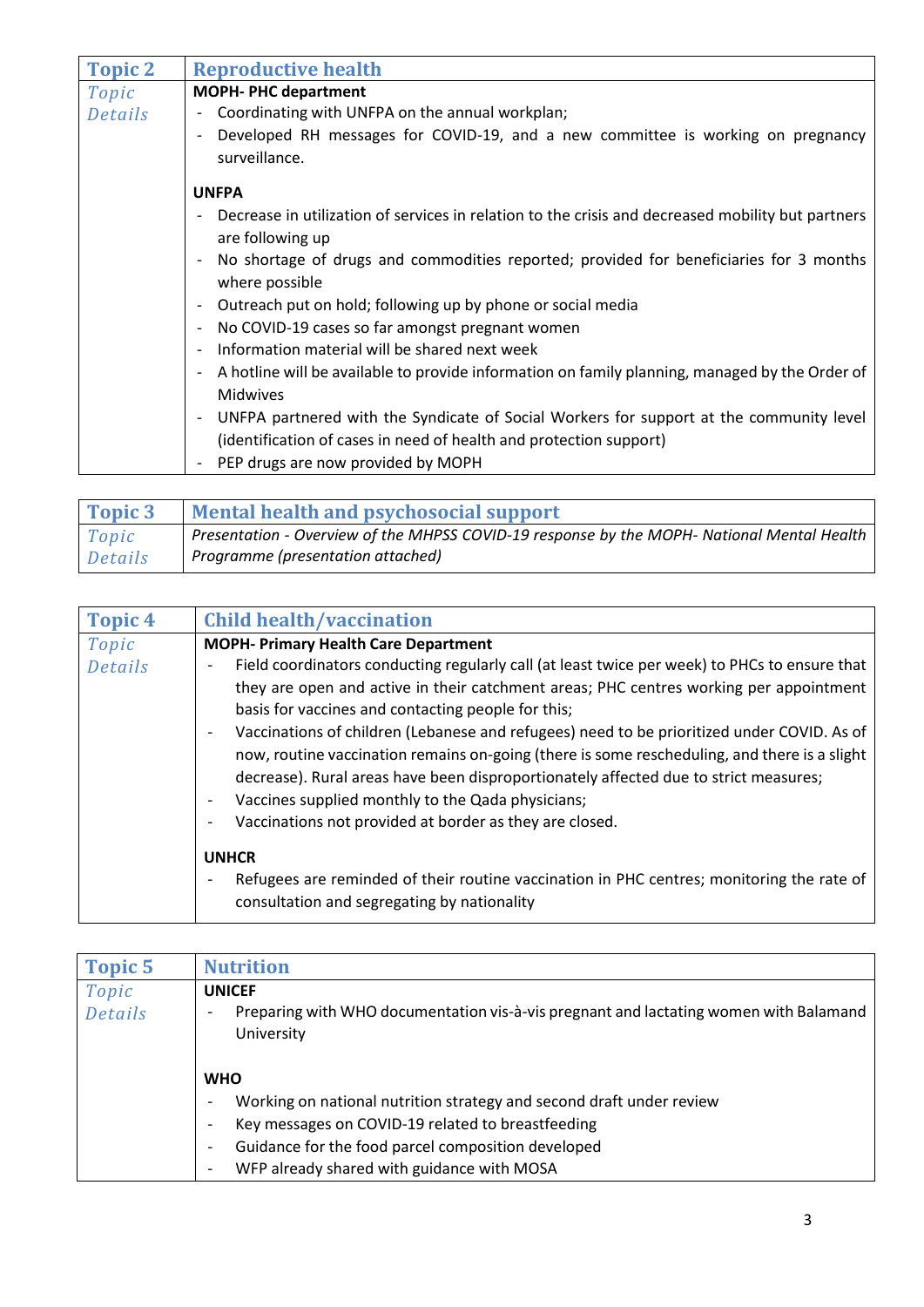| Action<br>Items:                    | Person responsible: | Deadline: |
|-------------------------------------|---------------------|-----------|
| Share<br>guidance on<br>food parcel | <b>WHO</b>          | Done      |

| <b>Topic 6</b>   | <b>LCRP 2017-2020 updates</b>                                                                                                                                                                                                                                                                                                                                                                                                                                                                                                                                                         |  |  |  |  |  |
|------------------|---------------------------------------------------------------------------------------------------------------------------------------------------------------------------------------------------------------------------------------------------------------------------------------------------------------------------------------------------------------------------------------------------------------------------------------------------------------------------------------------------------------------------------------------------------------------------------------|--|--|--|--|--|
| Topic<br>Details | <b>Inter-Agency Health Sector Coordinator</b><br>Linking between LCRP partners and national taskforce; Dropbox available with IEC<br>materials,<br>training<br>materials,<br>etc.<br>https://www.dropbox.com/sh/c8prp4negm3qwlx/AACa_xU1iBgkLLIVE4zrxQ0oa?dl=0<br>Service mapping available on Dropbox<br>Messages for refugees are available, to be used by partners if needed<br>LRC providing online and live sessions and will be launching e-course; NGOs are encouraged<br>to inform in case they need any training<br>Business continuity plan for the health sector developed |  |  |  |  |  |
|                  | <b>WHO</b><br>Specialized mental health medications will be secured under the CERF<br>Chronic medications will be procured (supported by the EU-MADAD and the CERF)<br>$\overline{\phantom{a}}$                                                                                                                                                                                                                                                                                                                                                                                       |  |  |  |  |  |

| <b>Topic 7</b> | <b>AOB</b>                                                                                                                                                                                                                                                    |  |  |  |  |
|----------------|---------------------------------------------------------------------------------------------------------------------------------------------------------------------------------------------------------------------------------------------------------------|--|--|--|--|
| Topic          | <b>IOM</b>                                                                                                                                                                                                                                                    |  |  |  |  |
| Details        | For TB and HIV: no stockouts expected; field coordinators are coordinating with the centres<br>$\overline{\phantom{0}}$<br>to ensure continuity of the treatment and diagnosis for any patient or suspected case who<br>is not able to make it to the centre. |  |  |  |  |
|                | <b>UN Women</b>                                                                                                                                                                                                                                               |  |  |  |  |
|                | PSEA – Preventing Sexual Exploitation and Abuse                                                                                                                                                                                                               |  |  |  |  |
|                | All health working group actors must integrate key PSEA 1) messaging and 2) ways to report<br>$\overline{\phantom{a}}$<br>in health care facilities and remote training.                                                                                      |  |  |  |  |
|                | Further guidance will be shared by the PSEA task force by March 31.<br>$\overline{\phantom{a}}$                                                                                                                                                               |  |  |  |  |
|                | Any questions on this can be directed to Claire, Claire.wilson@unwomen.org and Eva,<br>modvig@un.org                                                                                                                                                          |  |  |  |  |

## *Annex: List of Attendees*

| Central Health Working Group-Attendance List - Friday 27 March 2020 |                             |                                                        |           |                            |
|---------------------------------------------------------------------|-----------------------------|--------------------------------------------------------|-----------|----------------------------|
| Organization                                                        | <b>Name</b>                 | <b>Position</b>                                        | Phone #   | Email                      |
| <b>ACF</b>                                                          | Patricia<br><b>Moghames</b> | Deputy Nutrition & Health<br>Co                        | 3075916   | pmoghames@lb.acfspain.org  |
| <b>AFD</b>                                                          | Farah Asfahani              | Regional health & social<br>protection project manager | 70826620  | asfahanif@afd.fr           |
| AMEL<br>Association<br>International                                | Mohammad<br>Alzayed         | <b>Health Coordinator</b>                              | 71552849  | Health@amel.org            |
| Anera                                                               | Lina Atat                   | Program Coordinator                                    | 3976016   | latat@aneralebanon.org     |
| Anera                                                               | Ali Bahsoun                 | Logestic Coordinator                                   | 70971642  | a.bahsoun@aneralebanon.org |
| <b>CDLL</b>                                                         | Grace El-Bitar              | Services coordinator                                   | 79-316758 | grace@cdll.org.lb          |
| Connecting<br>research to                                           | jinan arab                  | public health epidemiology                             | 76087077  | arabj@crdconsultancy.org   |